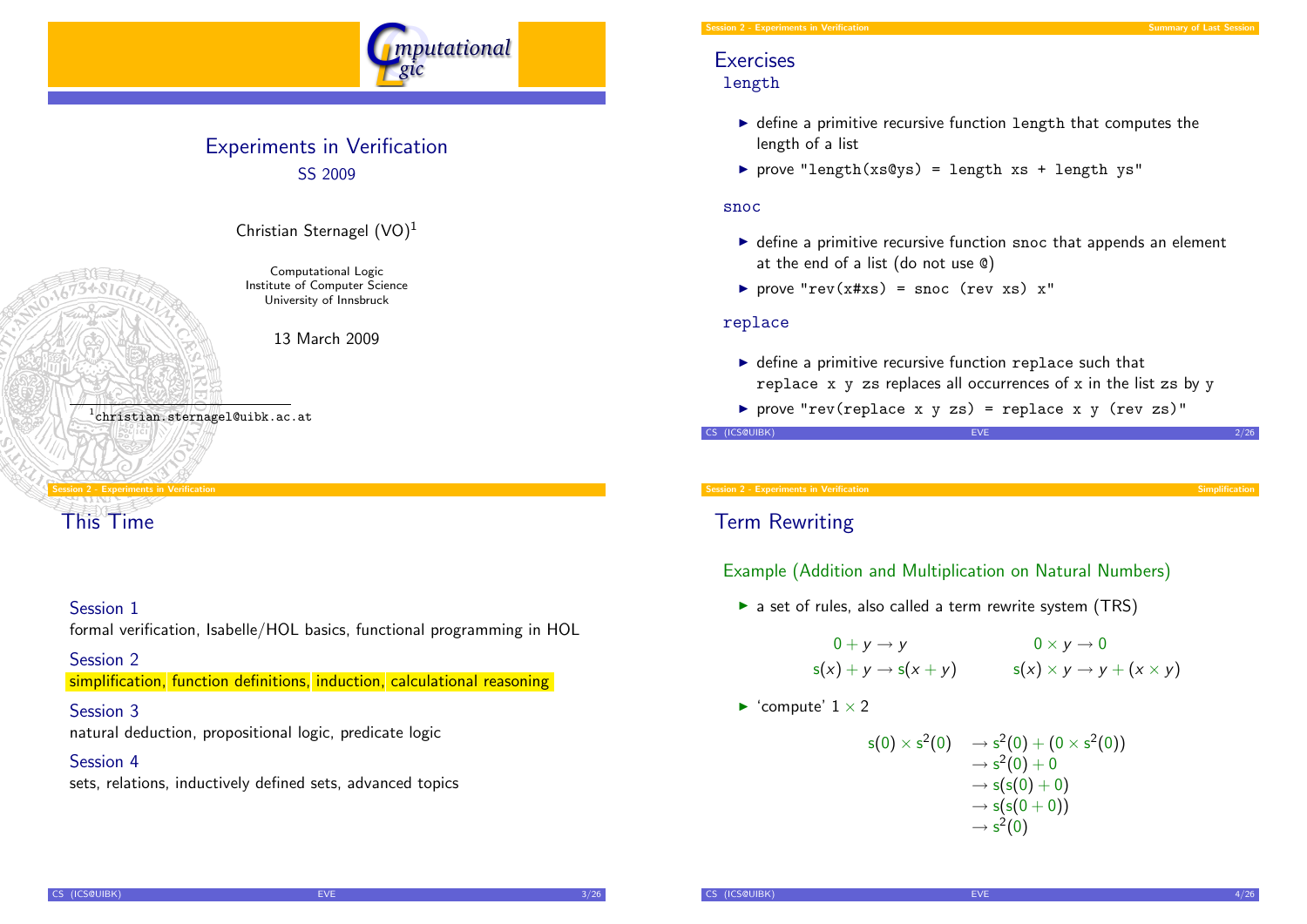#### Explanatory Notes

Session 2 - Experiments in Verification

- $\triangleright$  0 is overloaded, hence we need type constraints
- $\triangleright$  use ' within syntax annotations to escape characters with special meaning, e.g., ' ( for an opening parenthesis (special meaning: start a group for pretty printing) or ' for an underscore (special meaning: argument placeholder)
- $\triangleright$  you may omit the type of a function if it can be inferred automatically
- $\triangleright$  to get symbols like  $\times$  use X-Symbols (see next slide)
- ▶ you automatically get lemmas num.simps, add.simps, and mul.simps

| CS (ICS@UIBK)                                  | <b>EVE</b> |                |
|------------------------------------------------|------------|----------------|
|                                                |            |                |
|                                                |            |                |
| <b>Session 2 - Experiments in Verification</b> |            | Simplification |
|                                                |            |                |

#### Using Simplification Rules

#### Automatically

**lemma** "s(s(0))  $\times$  s(s(0)) = s(s(s(s(0))))" by simp

#### Explicitly (unfolding)

 ${\tt lemma}$  "s(s(0))  $\times$  s(s(0)) = s(s(s(s(0))))" unfolding add.simps mul.simps by (rule refl)

### In Isabelle

| datatype num = Zero   Succ num                                                             |
|--------------------------------------------------------------------------------------------|
| notation Zero ("0")<br>$notation$ Succ $("s'(\_)")$                                        |
| primrec add (infixl "+" 65)<br>where " $(0::num) + y = y"$<br>$\int$ "s(x) + y = s(x + y)" |
| $\texttt{primrec}$ mul (infixl " $\times$ " 70)                                            |
| where " $(0::num) \times y = 0$ "                                                          |
| $  \texttt{"s}(x) \times y = y + (x \times y) \texttt{"}$                                  |

CS (ICS@UIBK) 5/26

#### [X-Symbols](#page-0-0)

| <b>ASCII</b>      | X-Symbol                            | shown as      | <b>ASCII</b>          | X-Symbol                     | shown as |
|-------------------|-------------------------------------|---------------|-----------------------|------------------------------|----------|
| $\Rightarrow$     | \ <rightarrow></rightarrow>         | $\Rightarrow$ | ALL.                  | \ <forall></forall>          |          |
| $--&>$            | \ <longrightarrow></longrightarrow> |               | ЕX                    | \ <exists></exists>          | ╕        |
| $==$              | \ <longrightarrow></longrightarrow> | $\implies$    | &                     | \ <and></and>                | Λ        |
| $\mathbf{1}$      | \ <and></and>                       |               |                       | $\langle \text{cor} \rangle$ | ν        |
| $=$               | \ <equiv></equiv>                   | =             | $\tilde{\phantom{a}}$ | \ <not></not>                |          |
| $\tilde{}$ =      | \ <noteq></noteq>                   | $\neq$        | %                     | \ <lambda></lambda>          | λ        |
|                   | \ <in></in>                         | $\in$         | $\ast$                | \ <times></times>            | $\times$ |
| $\tilde{\cdot}$ : | \ <notin></notin>                   | ∉             | $\circ$               | \ <circ></circ>              | $\circ$  |
| Un                | \ <union></union>                   |               | ſ١                    | \ <lbrakk></lbrakk>          |          |
| Int               | \ <inter></inter>                   |               | ן ו                   | \ <rbrakk></rbrakk>          |          |
| Union             | \ <union></union>                   |               | $\leq$                | \ <subseteq></subseteq>      |          |
| Inter             | \ <inter></inter>                   |               | <                     | \ <subset></subset>          |          |

 $\triangleright$  activate via Proof-General  $\rightarrow$  Options  $\rightarrow$  X-Symbol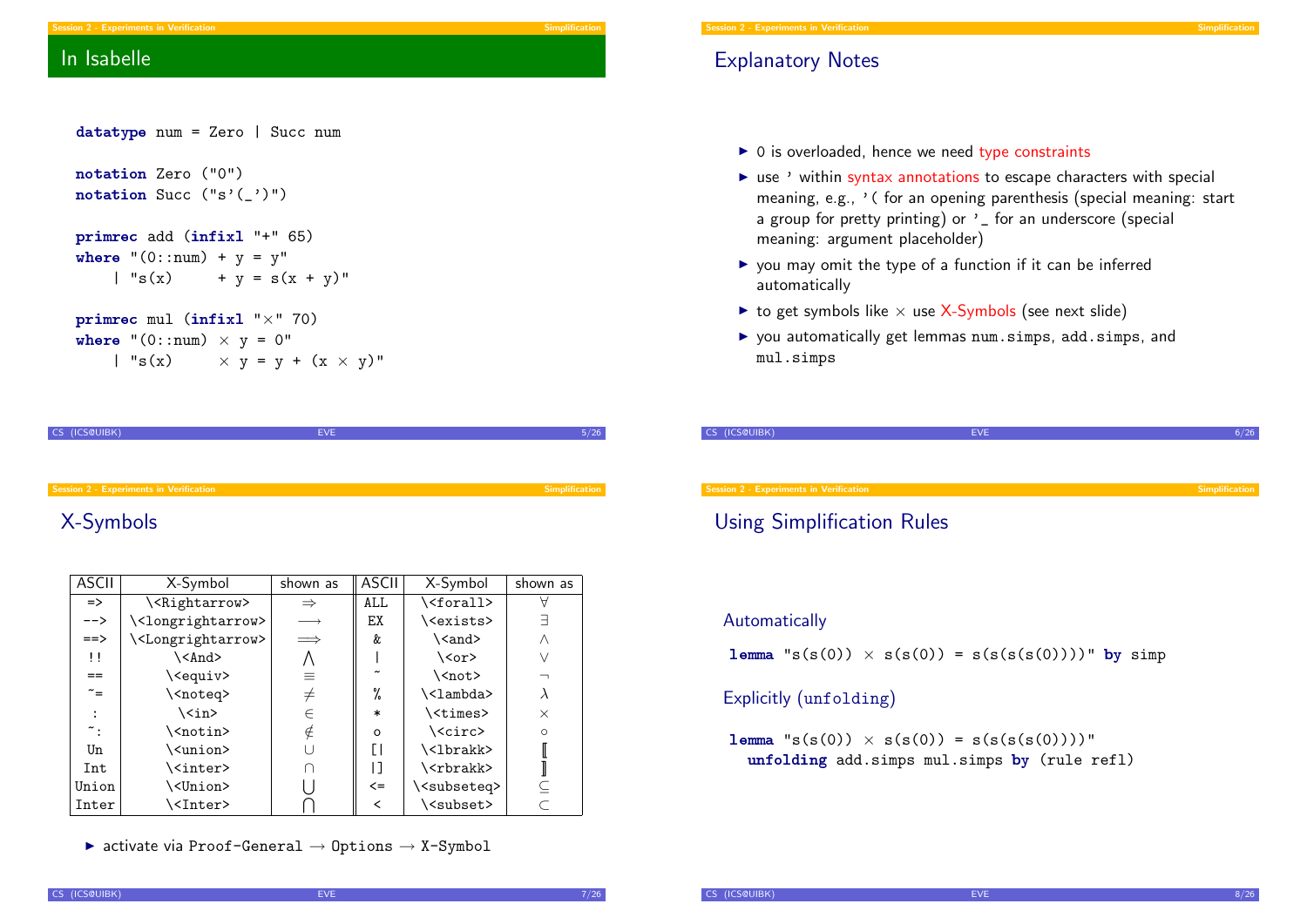#### Modifying the Simpset

- $\triangleright$  simpset is set of simplification rules currently in use
- $\blacktriangleright$  adding a lemma to the simpset  $\texttt{declane}$   $\langle \textit{theorem-name} \rangle$  [simp]
- $\blacktriangleright$  deleting a lemma from the simpset  $declar$ e (theorem-name)[simp del]

#### Example

declare add.simps[simp del]  $l_{\text{emm}}$  "0 + s(0) = s(0)"

CS (ICS@UIBK) EVE 9/26 [A Proof by H](#page-0-0)and

```
lemma "s(s(0)) \times s(s(0)) = s(s(s(s(0))))"
proof -
  have "s(s(0)) \times s(s(0)) =s(s(0)) + s(0) \times s(s(0))"
    unfolding mul.simps by (rule refl)
 from this have "s(s(0)) \times s(s(0)) =s(s(0)) + (s(s(0)) + 0 \times s(s(0)))"
    unfolding mul.simps .
 from this have "s(s(0)) \times s(s(0)) =s(s(0)) + (s(s(0)) + 0)"
    unfolding mul.simps .
 from this show ?thesis unfolding add.simps .
qed
```
## A More Complete Grammar for Proofs

#### proof  $\stackrel{\text{def}}{=}$  prefix\*  $\mathbf{proof}$  method<sup>?</sup> statement\*  $\mathbf{qed}$  method<sup>?</sup>  $prefix*$  by method method?

- $prefix \stackrel{\text{def}}{=} apply method$ using fact<sup>\*</sup> unfolding fact<sup>\*</sup>
- statement  $\stackrel{\text{def}}{=}$  fix variables assume proposition $^+$  $|$  (from fact $^{+})^{?}$  (show  $|$  have) proposition proof

proposition  $\stackrel{\text{def}}{=}$   $(label: )^?$  "term"

 $fact \stackrel{\text{def}}{=} label$  $'$  term $'$ 

 $\overline{\text{C}}$ S (ICS@UIBK) events and the contract of  $\overline{\text{E}}$  and  $\overline{\text{E}}$  and  $\overline{\text{E}}$  and  $\overline{\text{E}}$  and  $\overline{\text{E}}$  and  $\overline{\text{E}}$  and  $\overline{\text{E}}$  and  $\overline{\text{E}}$  and  $\overline{\text{E}}$  and  $\overline{\text{E}}$  and  $\overline{\text{E}}$  and  $\overline{\text$ 

Session 2 - Experiments in Verification Simplification Simplification Simplification Simplification Simplification

### The simp Method

General Format

simp  $\langle$  list of modifiers $\rangle$ 

#### **Modifiers**

- $\blacktriangleright$  add:  $\langle$  list of theorem names $\rangle$
- $\blacktriangleright$  del:  $\langle$  list of theorem names $\rangle$
- $\triangleright$  only:  $\langle$  list of theorem names $\rangle$

#### Example

**lemma** "s(0)  $\times$  s(0) = s(0)" by (simp only: add.simps mul.simps)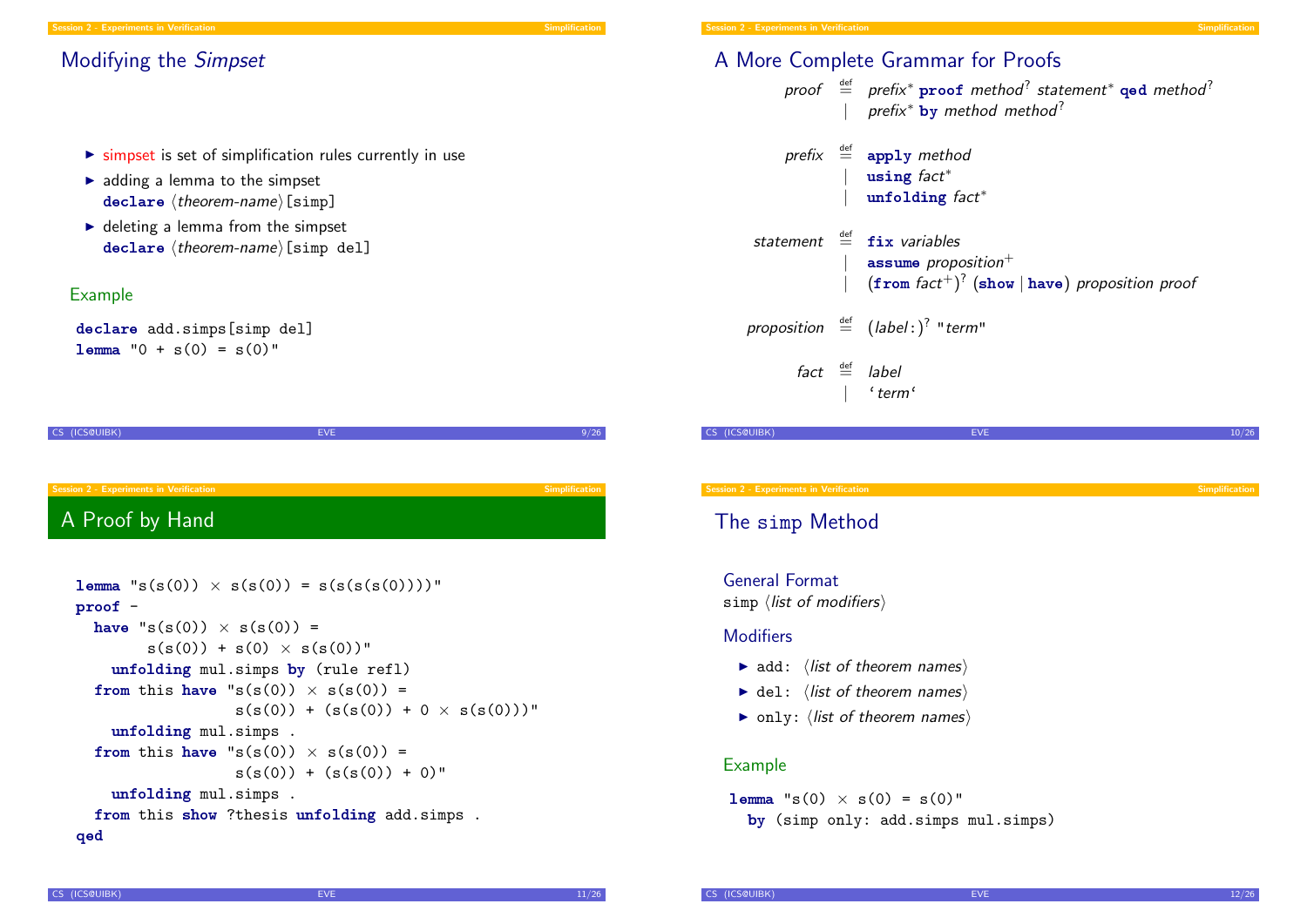#### A General Format for Stating Theorems

```
theorem \stackrel{\text{def}}{=} kind goal
                    kind name : goal
                    kind [attributes]: goal
                    kind name[attributes]: goal
     kind \stackrel{\text{def}}{=} theorem | lemma | corollary
      goal \stackrel{\scriptscriptstyle\rm def}{=} (\mathtt{fixes}\text{ variables})^? (\mathtt{assumes}\text{ prop}^+) ^? shows prop^+prop^+prop \stackrel{\text{def}}{=} (label:color"
```

```
CS (ICS@UIBK) EVE 13/26
Session 2 - Experiments in Verification Session 2 - Experiments in Verification Simplification Simplification
```
### **[Assumptions](#page-0-0)**

by default assumptions are used as simplification rules  $+$ assumptions are simplified themselves

#### lemma

```
assumes "xs@zs = ys@xs" and "[]@xs = []@[]"shows "ys = zs"
using assms by simp
```
 $\blacktriangleright$  this can lead to nontermination

#### lemma

```
assumes "\forall x. f x = g(f(g x))"
    shows "f [] = f [] @ []"using assms by simp
```
#### Example

```
lemma some_lemma[simp]:
    fixes A :: "bool" (* 'A' has type 'bool' *)
  assumes AnA: "A \wedge A" (* give this fact the name 'AnA' *)
    shows "A"
using AnA by simp
```


#### More Modifiers

- $\triangleright$  (no\_asm) assumptions are ignored
- $\triangleright$  (no\_asm\_simps) assumptions are not simplified themselves
- $\triangleright$  (no\_asm\_use) assumptions are simplified but not added to simpset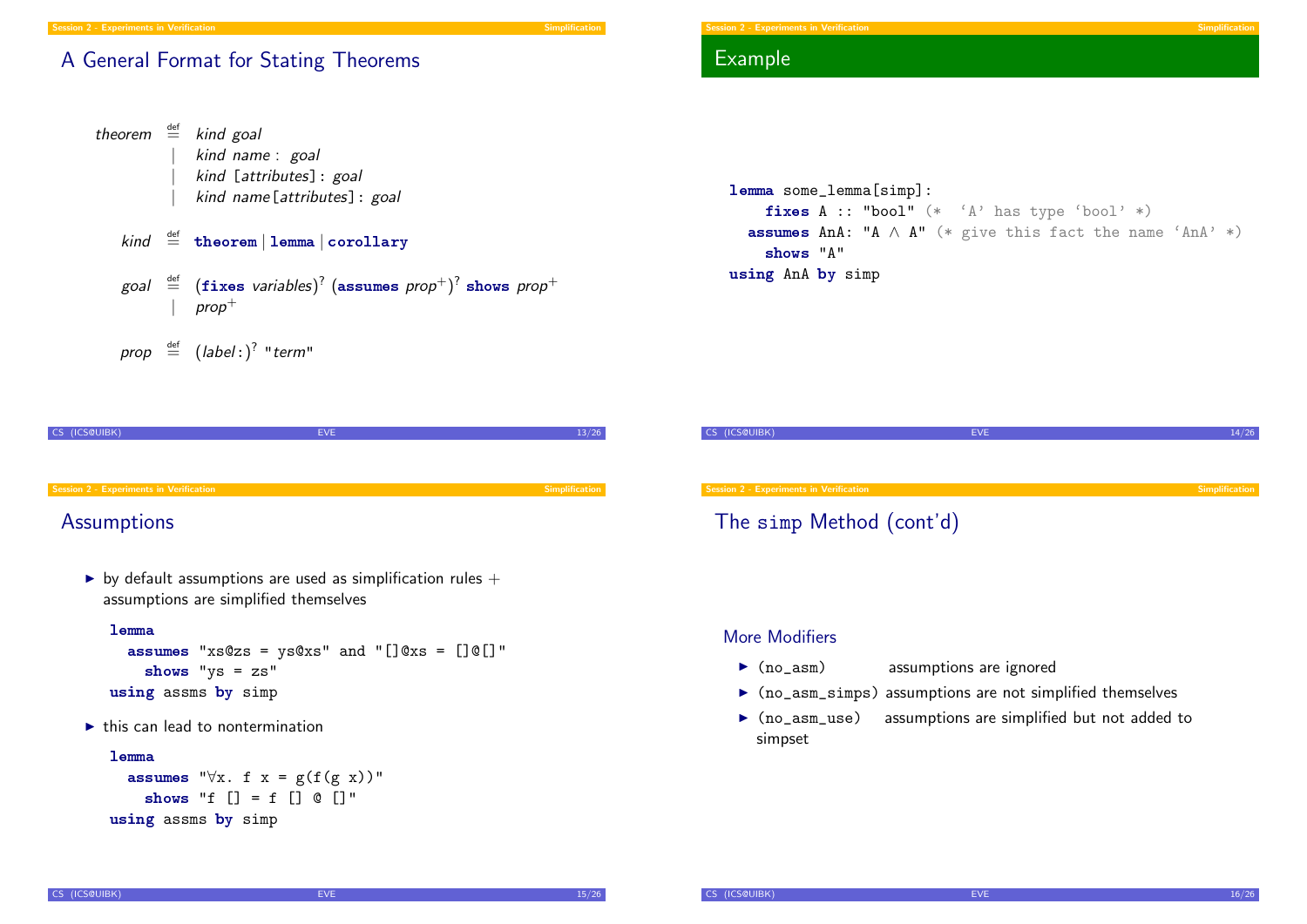- $\triangleright$  set Isabelle  $\rightarrow$  Settings  $\rightarrow$  Trace Simplifier
- $\triangleright$  useful to get a feeling for simplification rules
- $\blacktriangleright$  see which rules are applied
- $\blacktriangleright$  find out why simplification loops

| CS (ICS@UIBK)                                  | <b>EVE</b> | 17/26                       |
|------------------------------------------------|------------|-----------------------------|
|                                                |            |                             |
|                                                |            |                             |
|                                                |            |                             |
|                                                |            |                             |
| <b>Session 2 - Experiments in Verification</b> |            | <b>Function Definitions</b> |
|                                                |            |                             |
|                                                |            |                             |
| Example                                        |            |                             |
|                                                |            |                             |



#### Lemma

 $0 <$  fib n

### Digression – Finding Theorems

#### Start Search

- $\triangleright$  either by keyboard shortcut Ctrl + C,Ctrl + F, or
- $\triangleright$  clicking the find-icon (a magnifying glass)

#### Search Criteria

- $\triangleright$  a number in parenthesis specifies how menu results should be shown
- $\triangleright$  a pattern in double quotes specifies the term to be searched for
- $\triangleright$  a pattern may contain wild cards '\_', and type constraints
- $\triangleright$  precede a pattern by simp: to only search for theorems that could simplify the specified term at the root
- ight to search for part of a name use name: " $\langle$  some string)"
- $\triangleright$  negate a search criterion by prefixing a minus, e.g.,  $\neg$ name:

| CS (ICS@UIBK)                           | <b>EVE</b> | 18/26                       |
|-----------------------------------------|------------|-----------------------------|
|                                         |            |                             |
|                                         |            |                             |
|                                         |            |                             |
| Session 2 - Experiments in Verification |            | <b>Function Definitions</b> |

#### **Abbreviations**

- $\triangleright$  this: the previous proposition proved or assumed
- $\blacktriangleright$  then: from this
- $\blacktriangleright$  hence: then have
- $\blacktriangleright$  thus: then show
- $\triangleright$  with  $\langle facts \rangle$ : from  $\langle facts \rangle$  this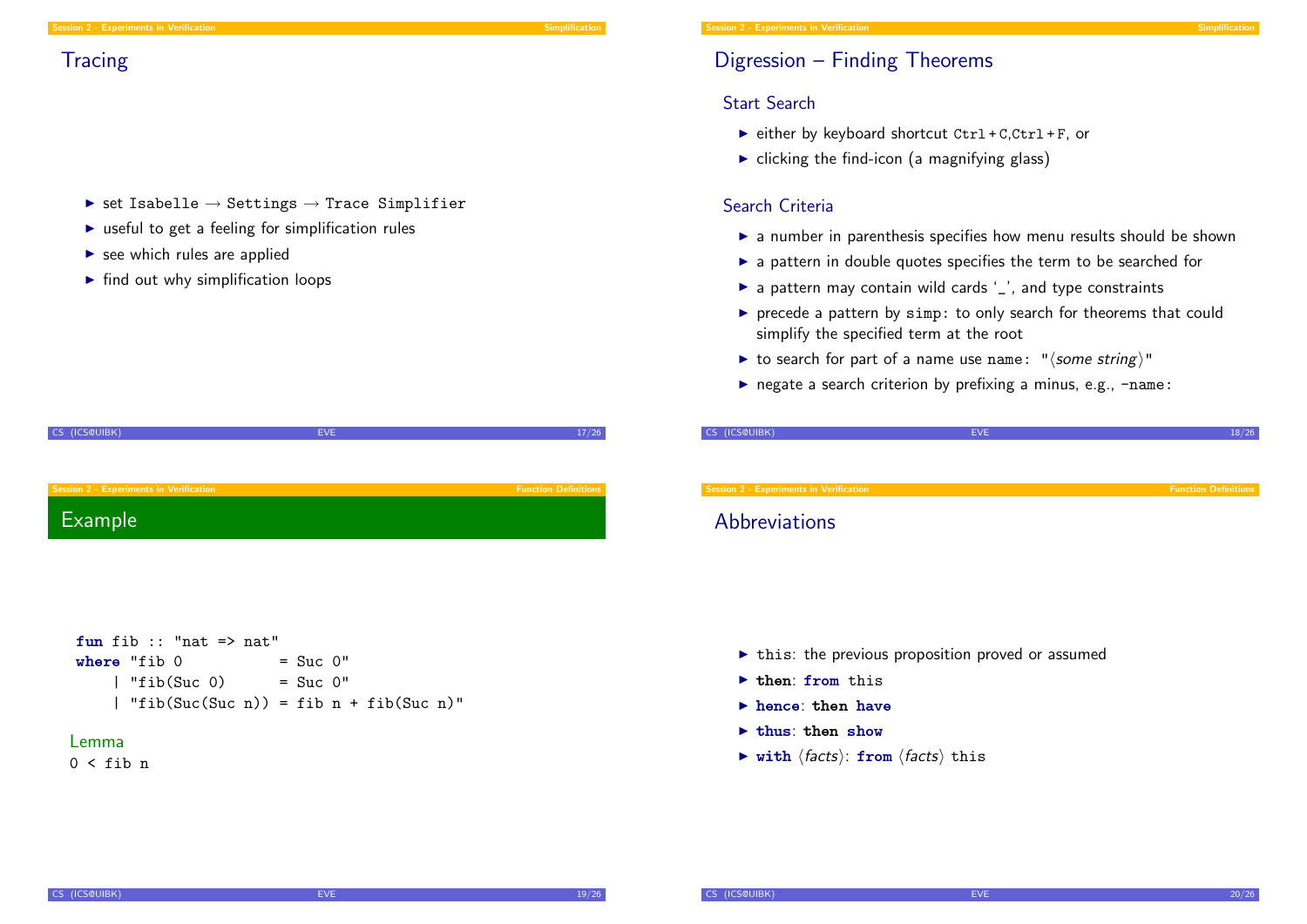#### Session 2 - Experiments in Verification Function Function Definition Definition Definition

### The Command fun

Additional Commands

#### Some Notes

- $\blacktriangleright$  in principle arbitrary pattern matching on lhss
- $\blacktriangleright$  patterns are matched top to bottom
- $\triangleright$  fun tries to prove termination automatically (current method: lexicographic orders)
- $\triangleright$  use function instead of fun to provide a manual termination prove
- $\triangleright$  for further information: isatool doc functions
- $\triangleright$  also: to apply transitivity automatically
- $\triangleright$  finally: to reconsider first lhs
- $\blacktriangleright$  ...: to abbreviate previous rhs

| CS (ICS@UIBK)                                  | <b>EVE</b>                                                                        | 21/26                          |
|------------------------------------------------|-----------------------------------------------------------------------------------|--------------------------------|
|                                                |                                                                                   |                                |
|                                                |                                                                                   |                                |
| <b>Session 2 - Experiments in Verification</b> |                                                                                   | <b>Calculational Reasoning</b> |
| An Example Proof (Base Case)                   |                                                                                   |                                |
|                                                |                                                                                   |                                |
|                                                |                                                                                   |                                |
|                                                |                                                                                   |                                |
|                                                |                                                                                   |                                |
|                                                |                                                                                   |                                |
| $\text{prime sum}$ :: nat => nat               |                                                                                   |                                |
| where "sum O                                   | $= 0"$                                                                            |                                |
|                                                | $\vert$ "sum(Suc n) = Suc n + sum n"                                              |                                |
|                                                |                                                                                   |                                |
|                                                | <b>lemma</b> "sum $n = (n*(\text{Suc } n))$ div $(\text{Suc } (\text{Suc } 0))$ " |                                |
| proof (induct n)                               |                                                                                   |                                |
| case 0 show ?case by simp                      |                                                                                   |                                |
| next                                           |                                                                                   |                                |
|                                                |                                                                                   |                                |
|                                                |                                                                                   |                                |
|                                                |                                                                                   |                                |

# CS (ICS@UIBK) EVE 22/26

### An Example Proof (Step Case)

```
case (Suc n)
hence IH: "sum n = (n*(\text{Suc } n)) div (\text{Suc } (\text{Suc } 0))".
have "sum(Suc n) = Suc n + sum n" by simp
 also have "... = Suc n + ((n*(Suc n)) div (Suc(Suc 0)))"
   unfolding IH by simp
 also have "... = ((\text{Suc } (Suc 0)*Suc n) div \text{Suc} (\text{Suc } 0)) +
             ((n*(Suc n)) div Suc(Suc 0))" by arith
 also have "... = (Suc(Suc 0)*Suc n + n*(Suc n)) div
             Suc(Suc 0)" by arith
 also have "... = ((\text{Suc(Suc 0) + n)*\text{Suc n}) div \text{Suc(Suc 0)"}unfolding add_mult_distrib by simp
 also have "... = (Suc(Suc n) * Suc n) div Suc(Suc 0)"
   by simp
finally show ?case by simp
qed
```
CS (ICS@UIBK) 24/26